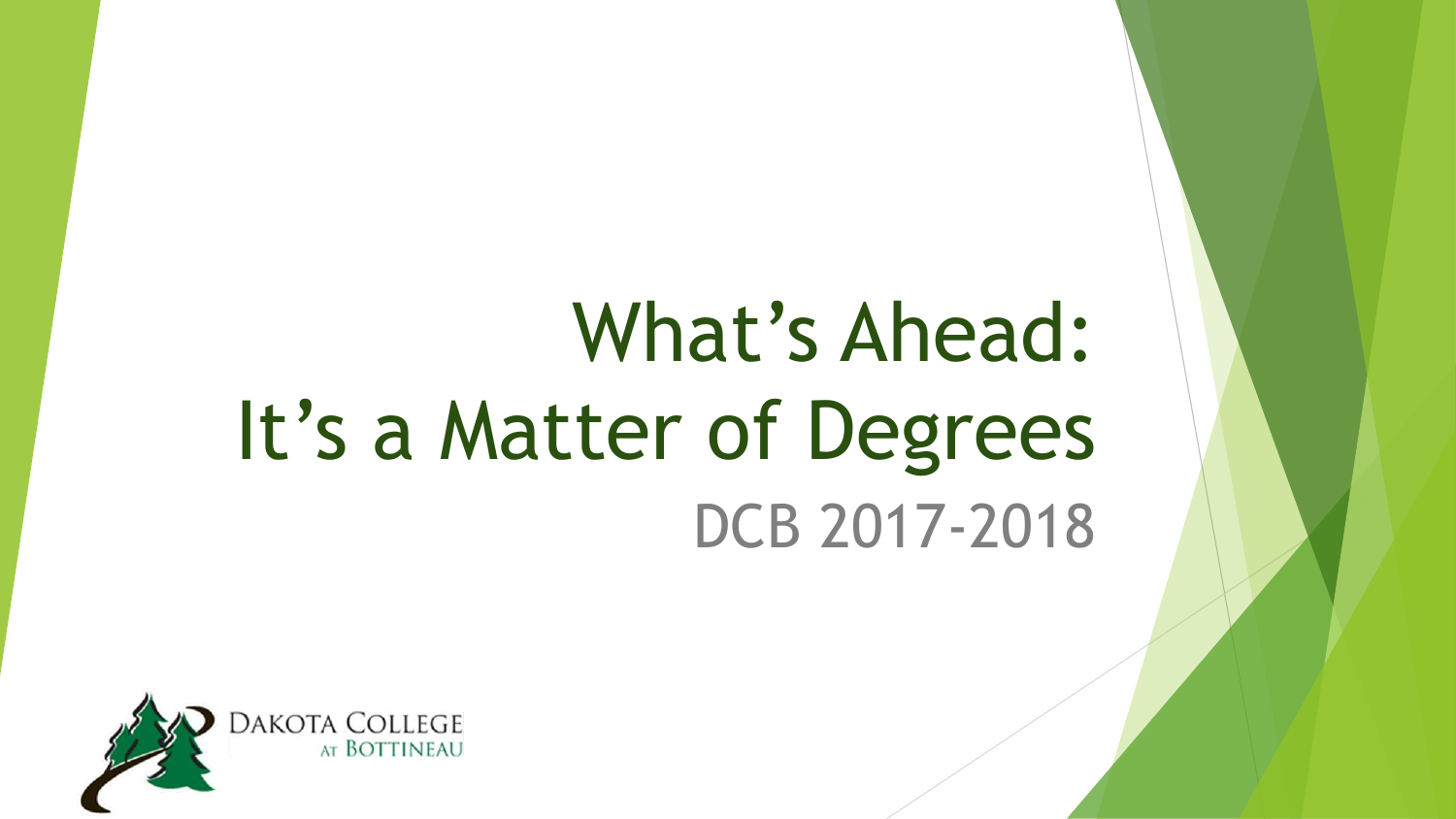# **Recognitions**

- **Physical Plant**
- Grounds
- Student Services
- $\blacktriangleright$  CTE
- Summer Groups
	- **Mission**
	- Water
- **Physical Plant**
- $\blacktriangleright$  IT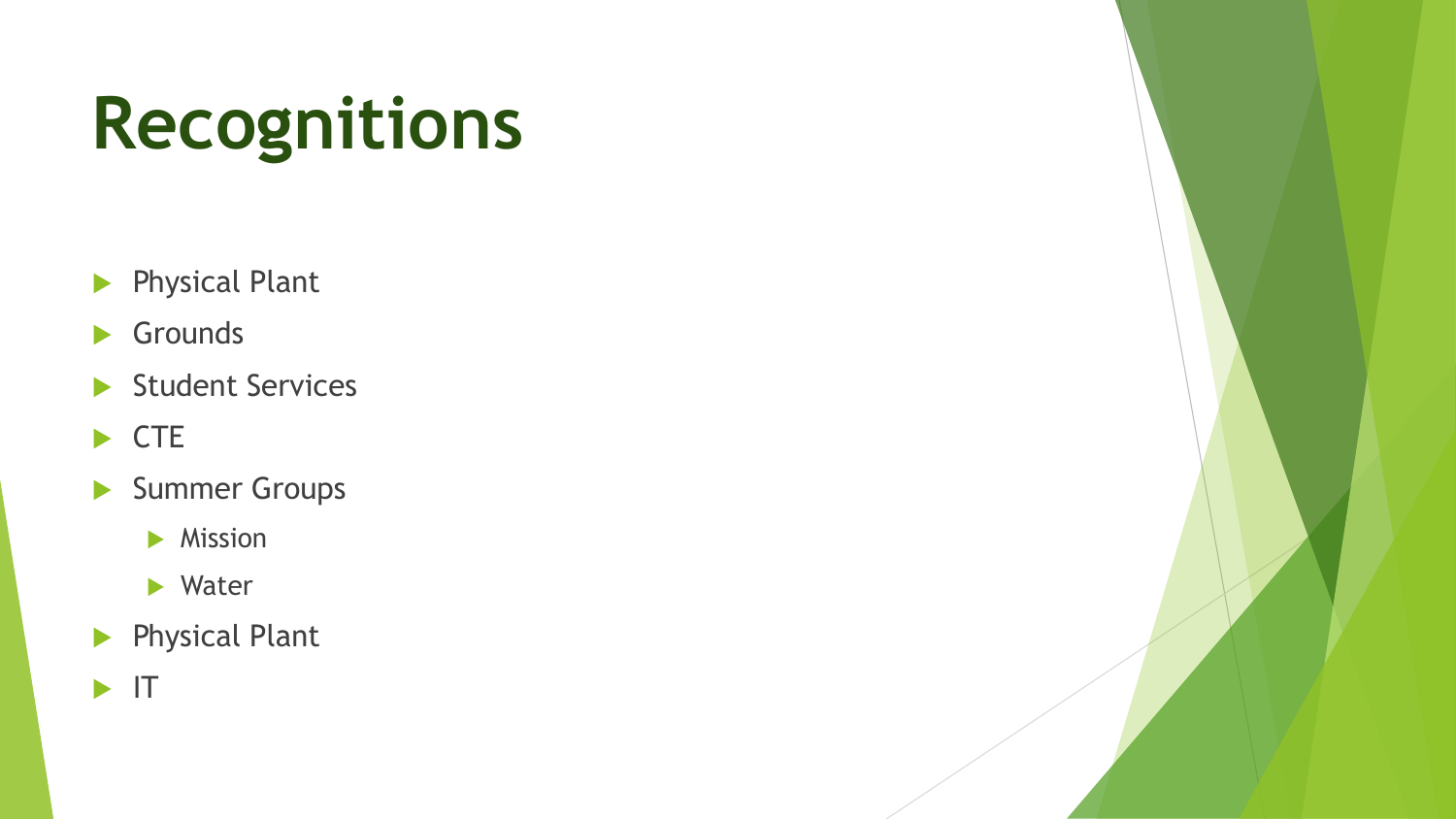# Continuing to Write the Book of DCB…

What will be in our chapter of the book?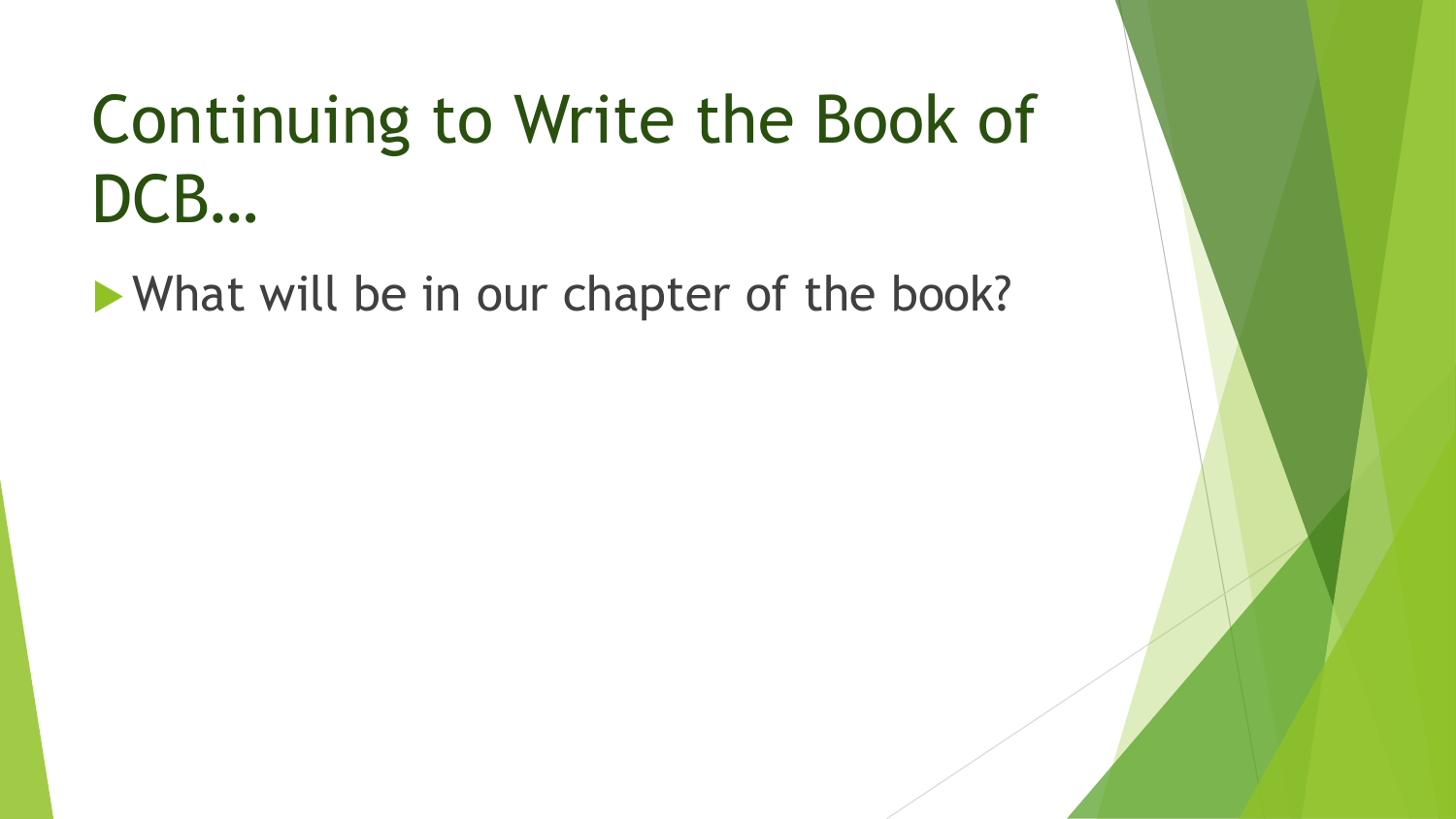#### **Goal 1: Deliver degrees that are the best value in the nation**

**Strategy 1.1** 

*Ensure the price to attend NDUS institutions is clearly stated and regionally competitive* 

*1.1 A Key Indicator*  Easy-to-understand tuition model

*Outcome*  Tuition Study recommendations fully implemented by Fall 2019

*1.1 B Key Indicator*  Affordability of tuition and fees for all North Dakota families

*Outcome*  Tuition and fees at or below regional average

**Strategy 1.2**  *Standardize categories of mandatory fees and strengthen fee policies relative to charge, use, approval and oversight* 

*1.2 A Key Indicator*  Consistent, easy-to-understand fee definitions and reporting

*Outcome*  Fully implemented Fall 2019

*Strategy 1.3 Increase use of open educational resources* 

*1.3 A Key Indicator*  Faculty use of open educational resources

*Outcome* Increase faculty usage

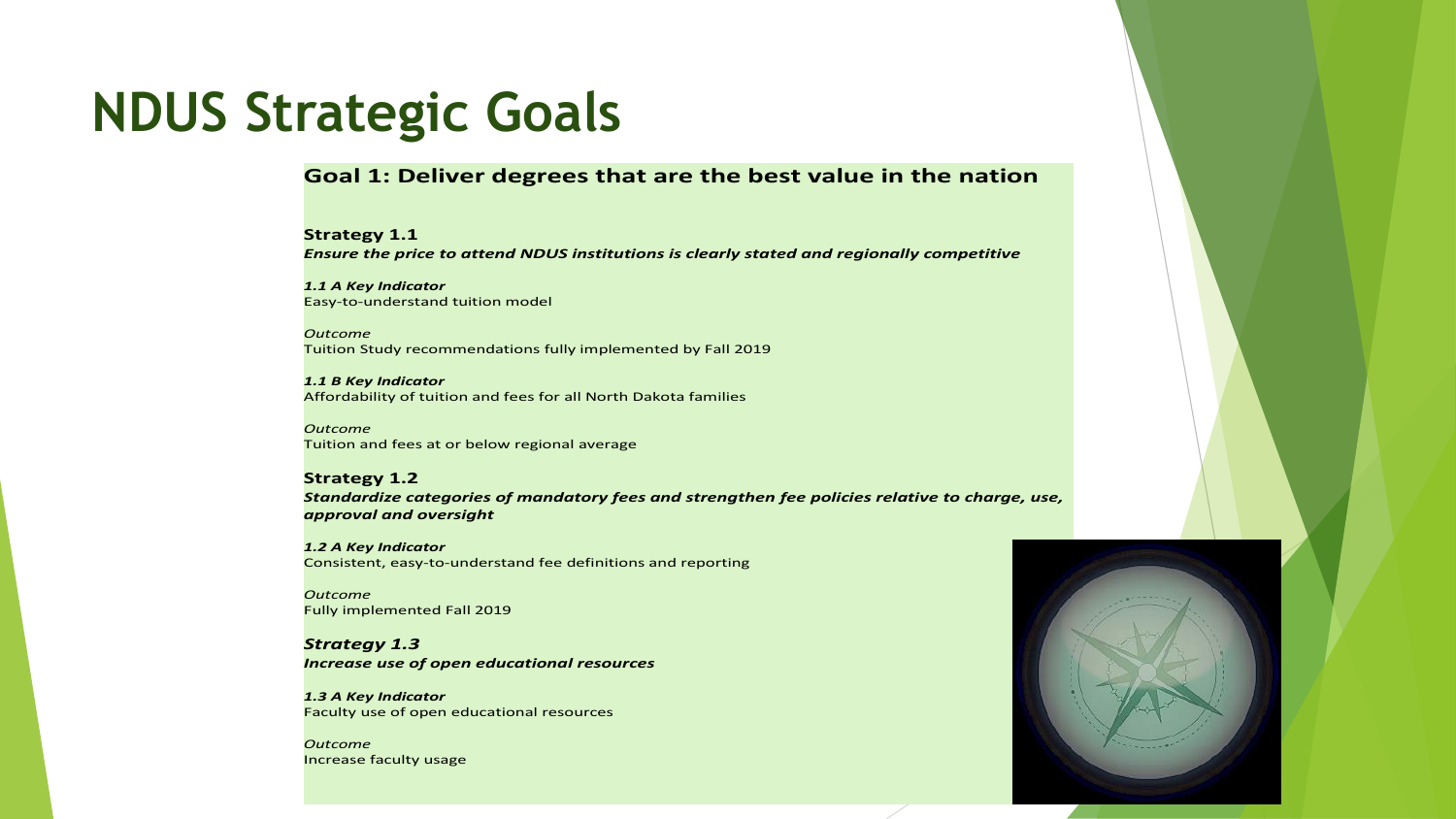**Goal 2: Provide programs people want, where and when they need them** 

*Strategy 2.1* 

*Ensure programs are relevant, valuable and timely*

*2.1 A Key Indicator* 

Degrees awarded at all levels consistent with institutional missions and students' changing needs

*Outcome*  Increased number of degrees awarded

*2.1 B Key Indicator*  Degrees awarded at all levels in areas of state's greatest needs, including those reflected in loan forgiveness programs (e.g., STEM, healthcare)

*Outcome* Increased number of degrees awarded in areas of state's greatest needs

*2.1 C Key Indicator*  Businesses in each region receiving TrainND training

*Outcome*  Increased number and percentage of businesses receiving training

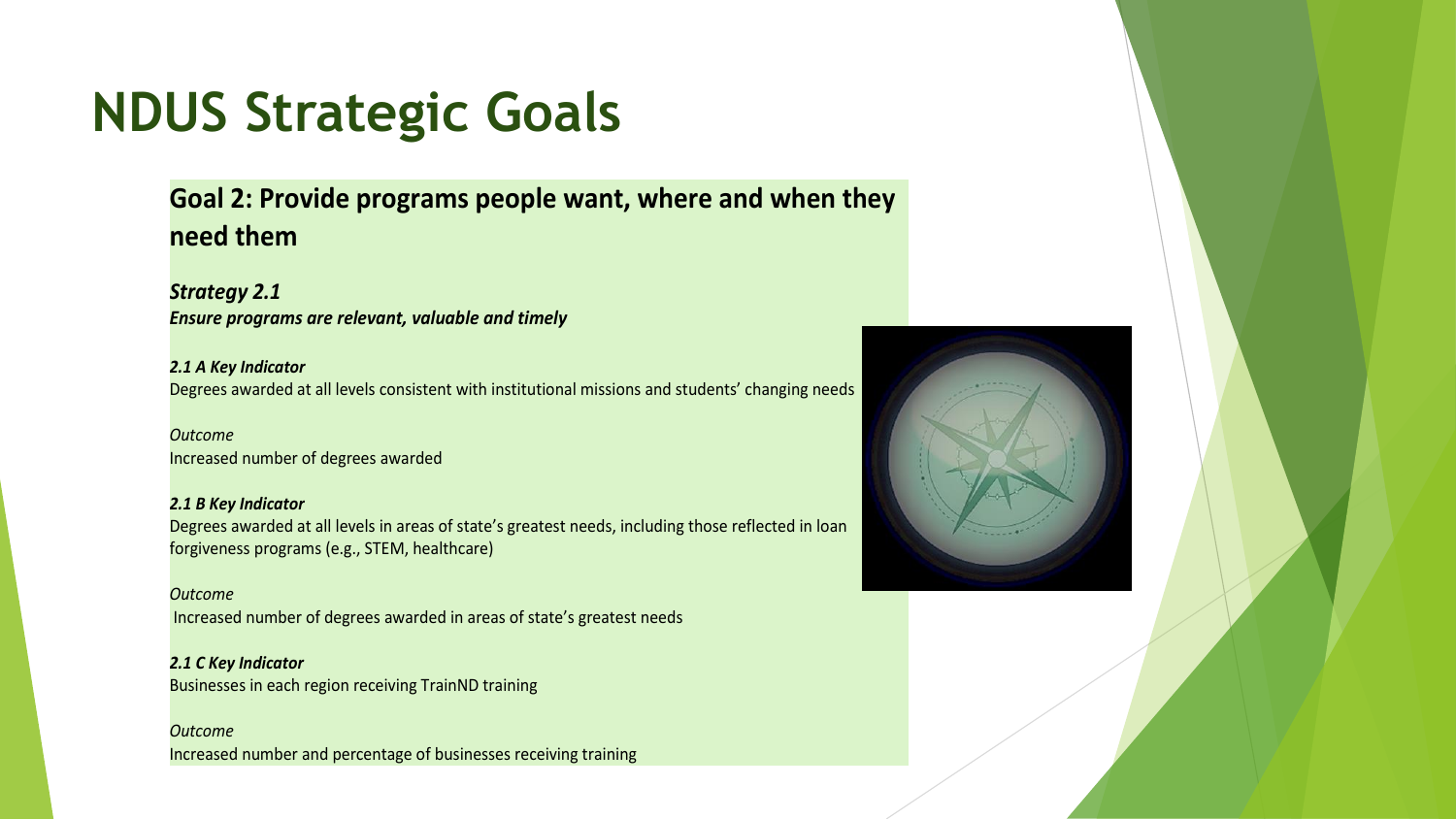#### *Strategy 2.2*

*Meet North Dakota's workforce needs through recruitment of students from traditional and non-traditional audiences, both in and out of state*

#### *2.2 A Key Indicator*

Proportion of NDUS attendance among ND high school graduates

#### *Outcome*

Increased proportion of ND high school graduates and adult learners attending NDUS institutions

#### *2.2 B Key Indicator*

Number of non-resident students to meet North Dakota's workforce needs

#### *Outcome*

Increased enrollment of non-resident students

#### *2.2 C Key Indicator*  Percentage of adults age 25-64 in North Dakota with education or training beyond high school

#### *Outcome*

65 percent of North Dakota's workforce having education or training beyond high school by 2025, including postsecondary degrees, certificates and other high-quality credentials. Envision 2030 workgroups will develop methods to analyze qualifying credentials and certificates and determine if goal can be raised to 70 percent by 2030.

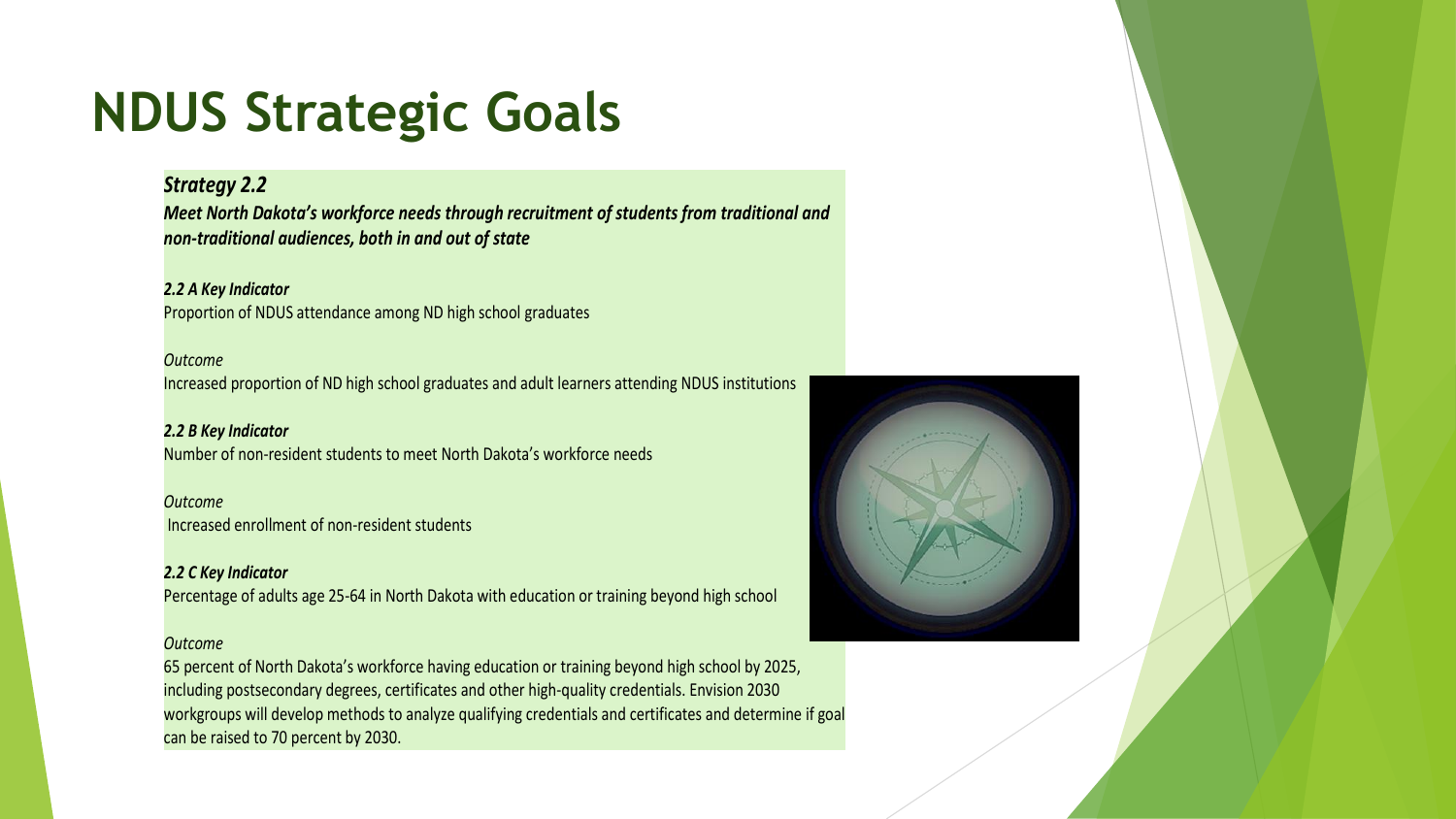#### **Goal 3: Equip students for success**

*Strategy 3.1 Improve admissions standards at NDUS institutions* 

*3.1 A Key Indicator*  New admission standards for first-time freshmen Fall 2016

*Outcome*  Full implementation by Fall 2018

*Strategy 3.2 Increase students' overall attainment rates through increased participation, retention and completion* 

*3.2 A Key Indicator*  Integrated Post-Secondary Education Data System (IPEDS) first-time, full-time retention rates

*Outcome*  Improved IPEDS retention rates

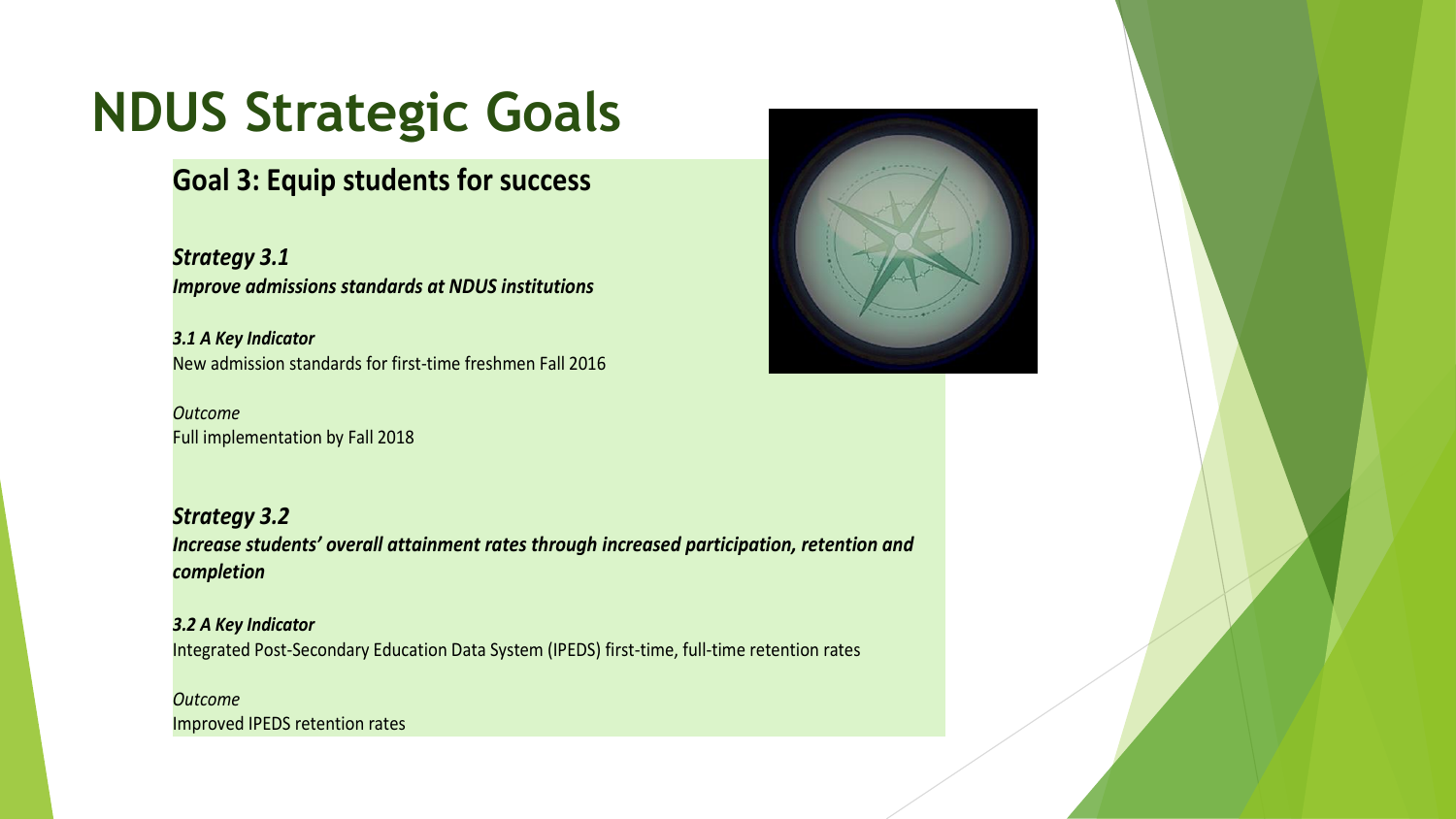#### *3.2 B Key Indicator*

IPEDS 100% (two-year and four-year) graduation rates

*Outcome*  Improved IPEDS 100% (two-year and four-year) graduation rates

*3.2 C Key Indicator*  IPEDS 150% (three-year and six-year) graduation rates

*Outcome*  Improved IPEDS 150% (three-year and six-year) graduation rates

*3.2 D Key Indicator* Student Achievement Measure (SAM) graduation rates

*Outcome* Improved SAM graduation rates

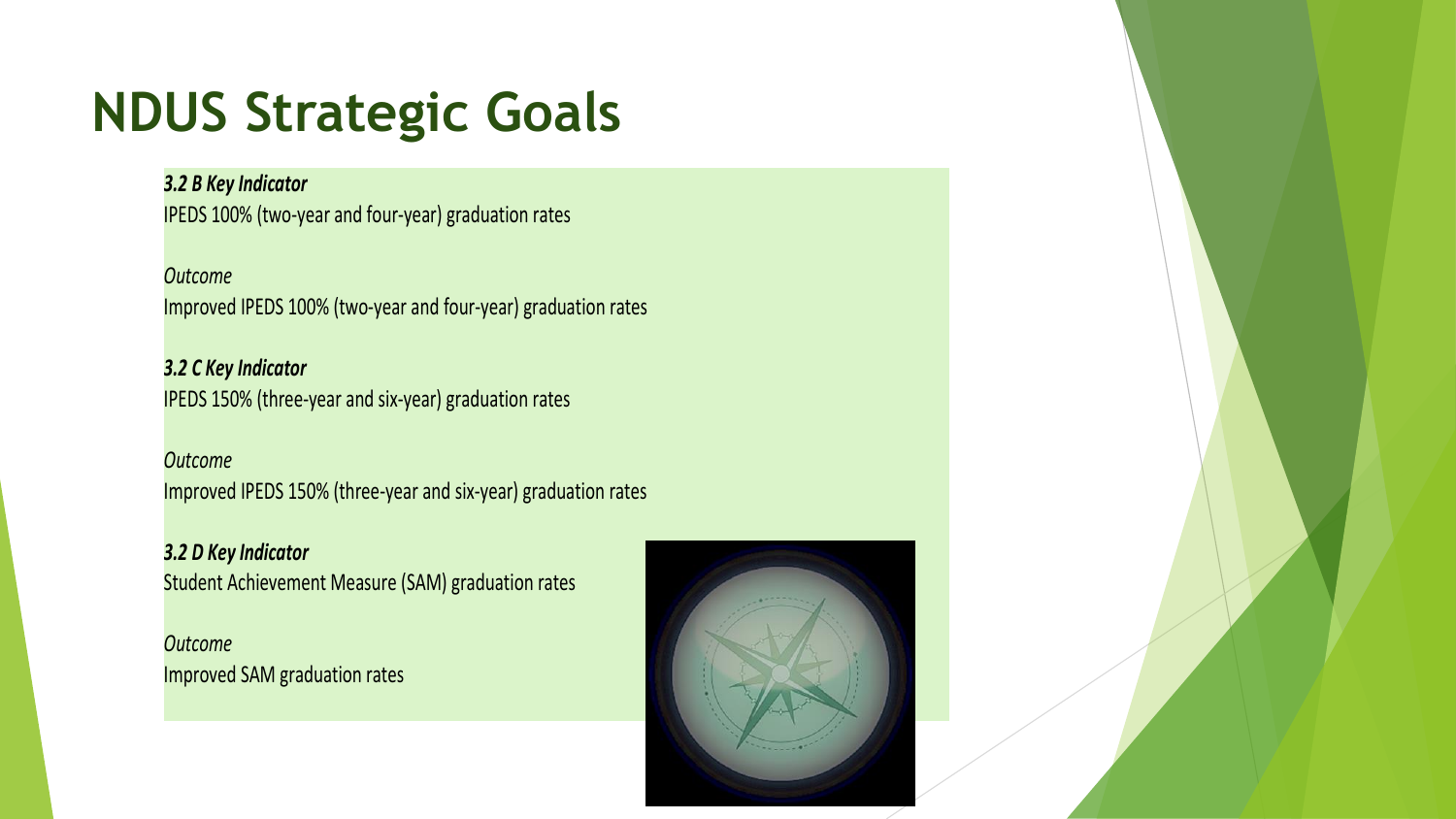#### *3.2 E Key Indicator*

Degrees and certificates awarded to students of color and low-income/Pell Grant recipients, etc. as identified through Predictive Analytic Reporting

#### *Outcome*

Increased total degrees and certificates awarded to students of color and low-income/Pell Grant recipients

*3.2 F Key Indicator*  First-time pass rates on professional licensure examinations

*Outcome*  Pass rates will meet or exceed national average

*Strategy 3.3 Streamline registering and advising transfer students* 

#### *3.3 A Key Indicator*

Transfer students who complete a bachelor's degree measured through SAM

#### *Outcome*

Increased percentage of all transfer students who complete bachelor's degrees measured through SAM

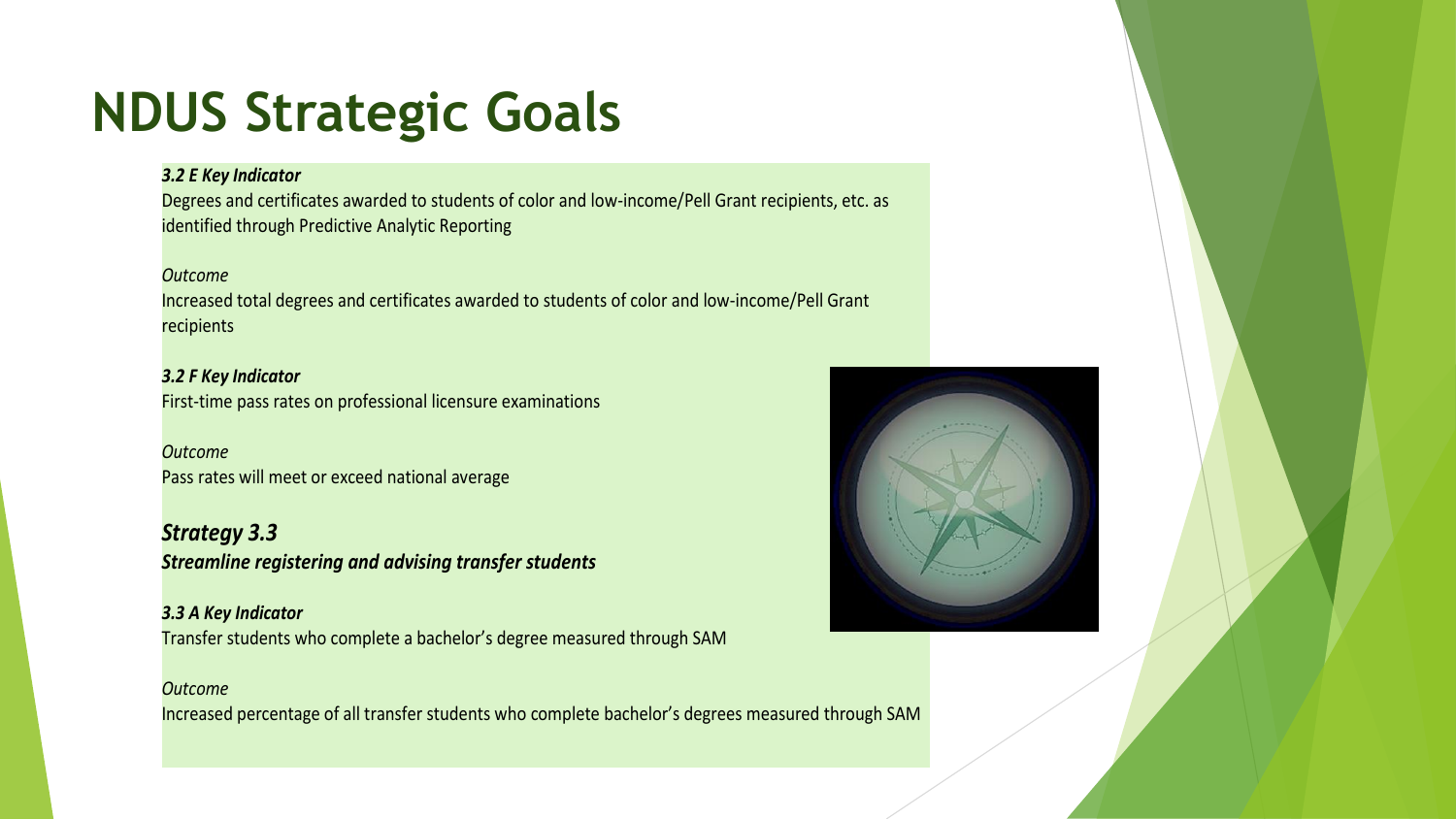**Goal 4: Maximize the strengths of the unified system** 

*Strategy 4.1 Strengthen academic collaboration among the institutions* 

*4.1 A Key Indicator*  Number of collaborative students

*Outcome*  Annual improvement in number of collaborative students

*Strategy 4.2 Create efficiencies through shared programs and services where cost-savings and/or performance enhancements are achievable* 

*4.2 A Key Indicator*  Increase programs and services delivered collaboratively

#### *Outcome*

Implement recommendations from Shared Services study (in progress). Annual improvement in number of shared services and collaborative programs

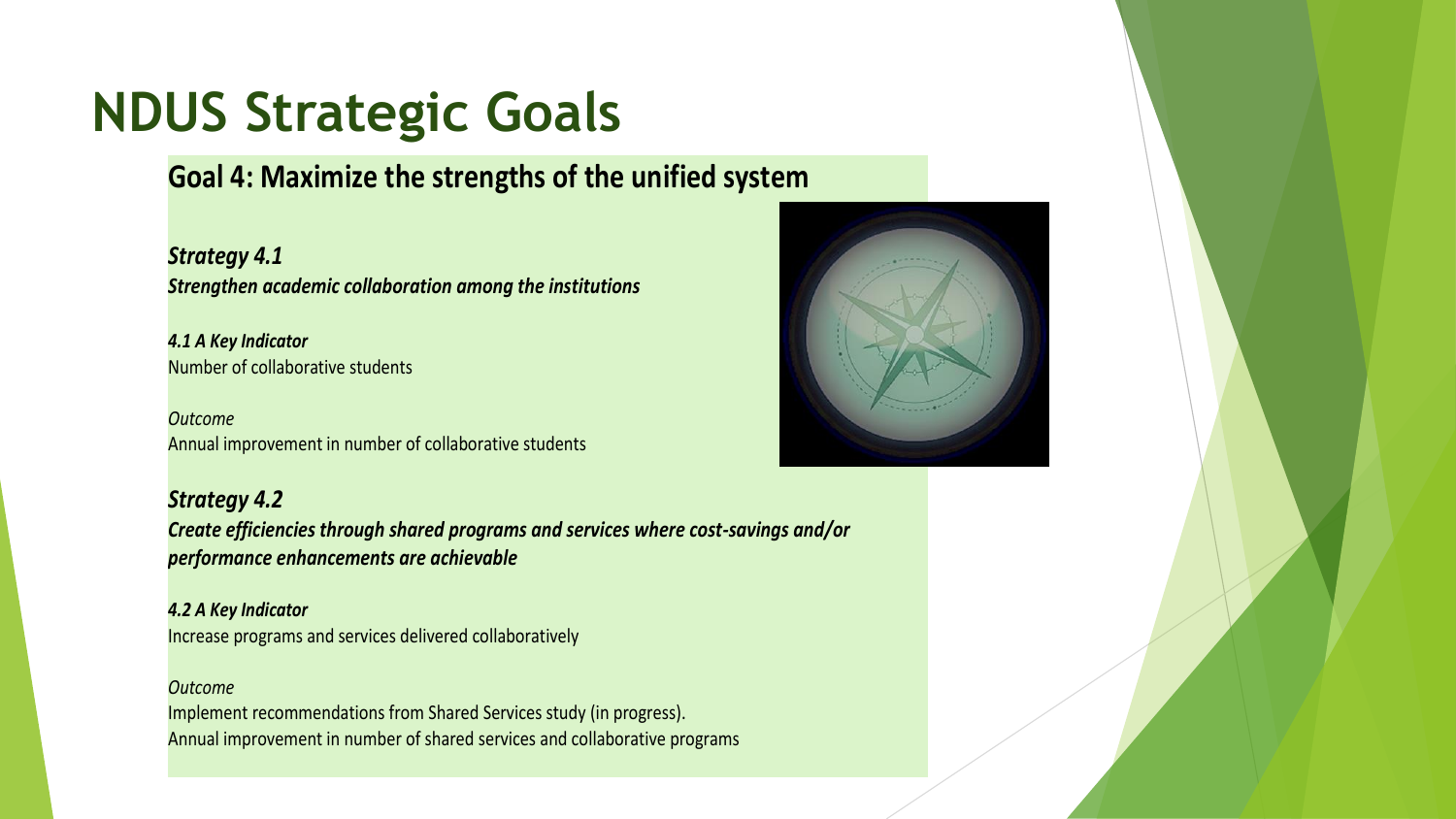#### *Strategy 4.3*

*Strengthen the system's ability to respond quickly to changing needs* 

*4.3 A Key Indicator*  Streamlined policies and procedures

*Outcome*  Systematic review on regular basis.

*Strategy 4.4 Enhance the research reputation of the research institutions* 

*4.4 A Key Indicator*  Research and development expenditures in science and engineering fields

*Outcome*  Annual improvement

*4.4 B Key Indicator*  Research and development expenditures in non-science and non-engineering fields

*Outcome*  Annual improvement

*4.4 C Key Indicator*  Science and engineering research staff (postdoctoral appointees and other nonfaculty research staff with doctorates)

*Outcome*  Annual improvement

#### *4.4 D Key Indicator*

Doctoral conferrals in humanities fields, in social science fields, in STEM and in other fields such as business, education, public policy, social work

*Outcome*  Annual improvement

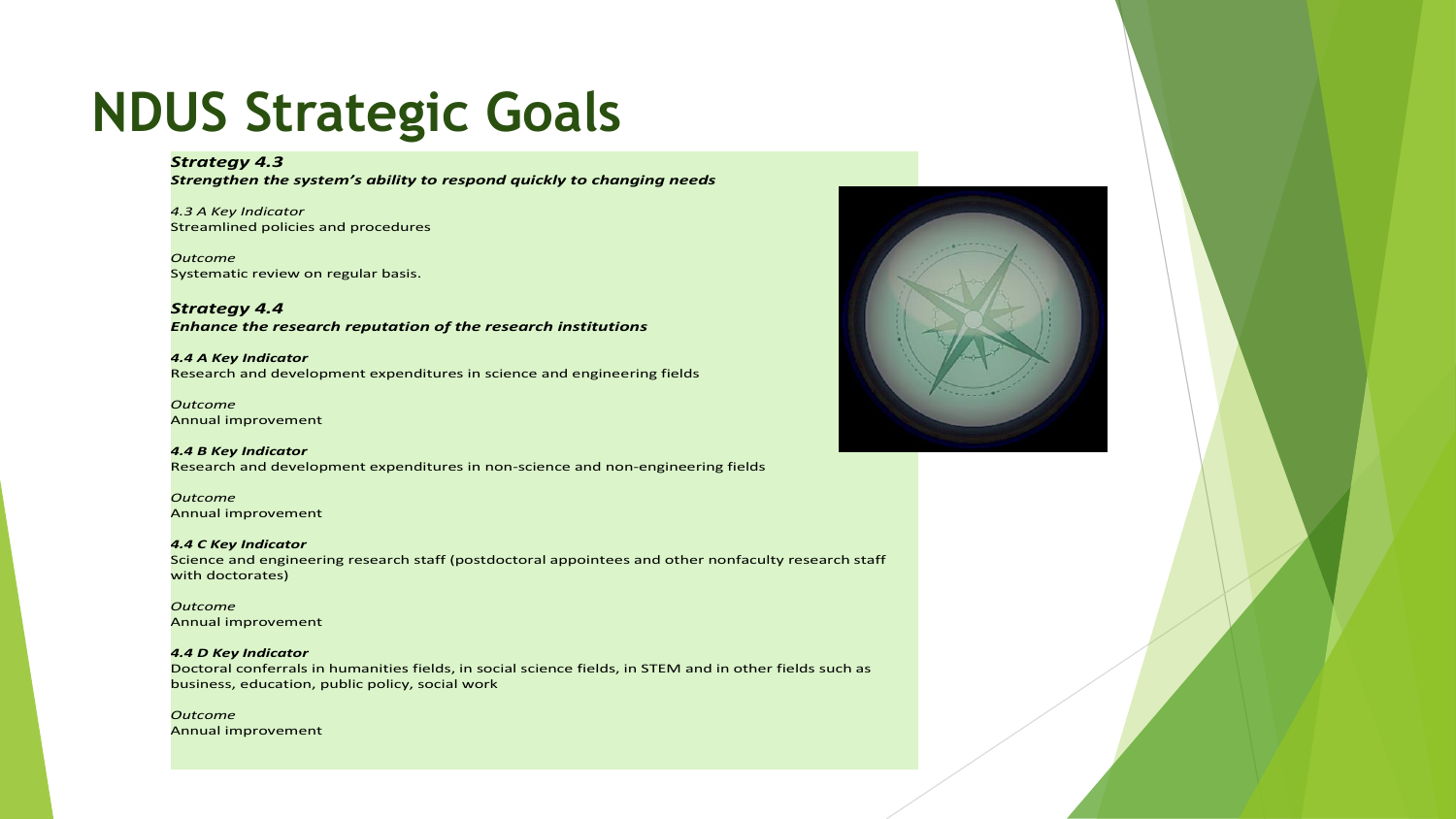### **Specific Strategic Plan Actions Requested by NDUS**

- Reduce student costs especially with OER's
- **Continue streamlining and restructuring in anticipation of lower state revenues**
- Refine 3-5 year goals on retention, and how success will be measured
- Begin using PAR and measure its success
- All staff participate in Title IX training
- Strengthen partnerships with high schools to increase HS grads attending NDUS schools
- Support system-wide consolidated and shared services
- Increase collaborative academic programs
- Continue work on Enterprise Risk Management
- Be proactive in addressing campus data and IT security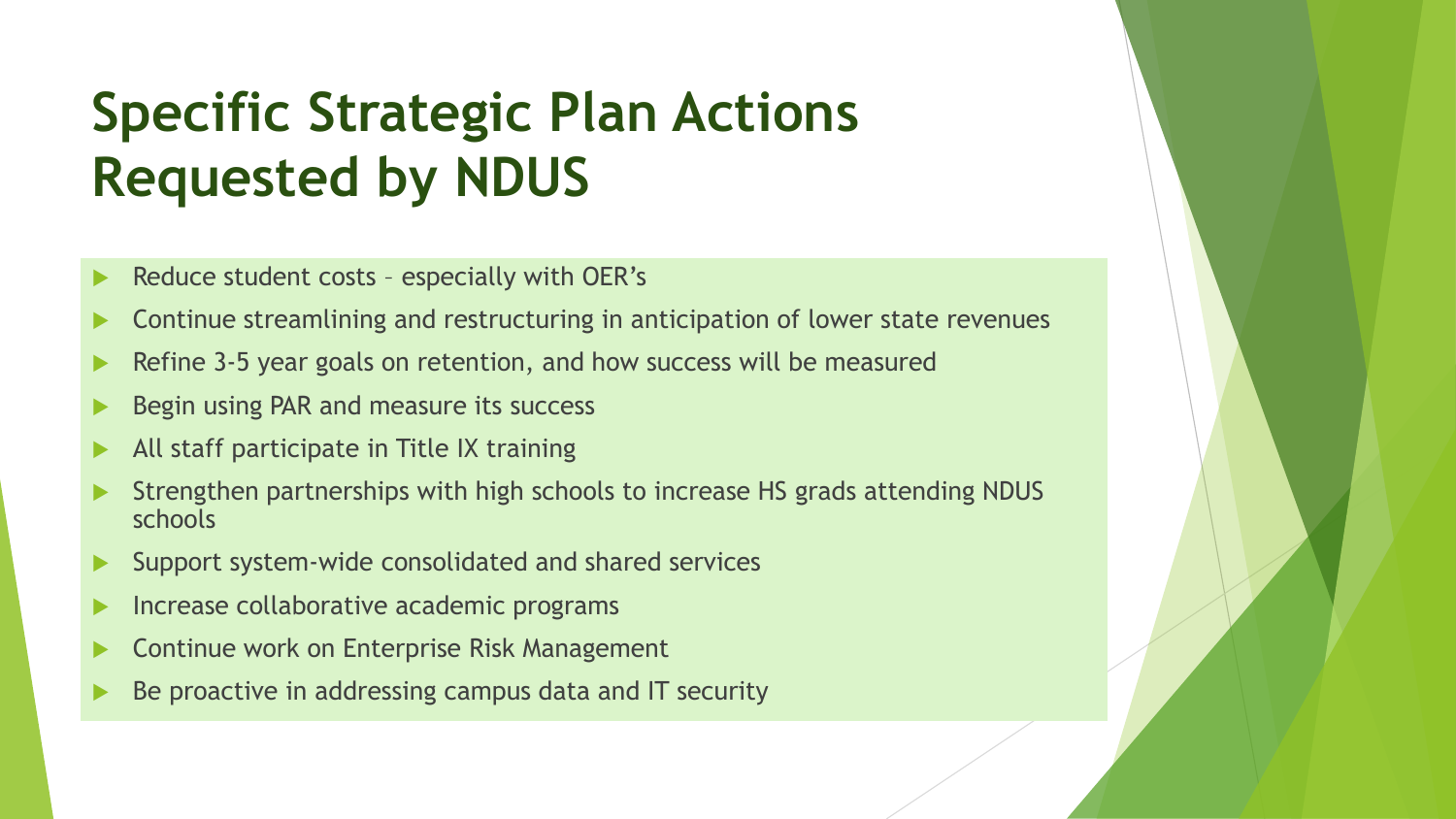# NDUS Interim Higher Education Study

**Articulation and Alignment with K-12 Technical Programs and Workforce Needs Common Enrollment Management Systems Business Services Academic Programs**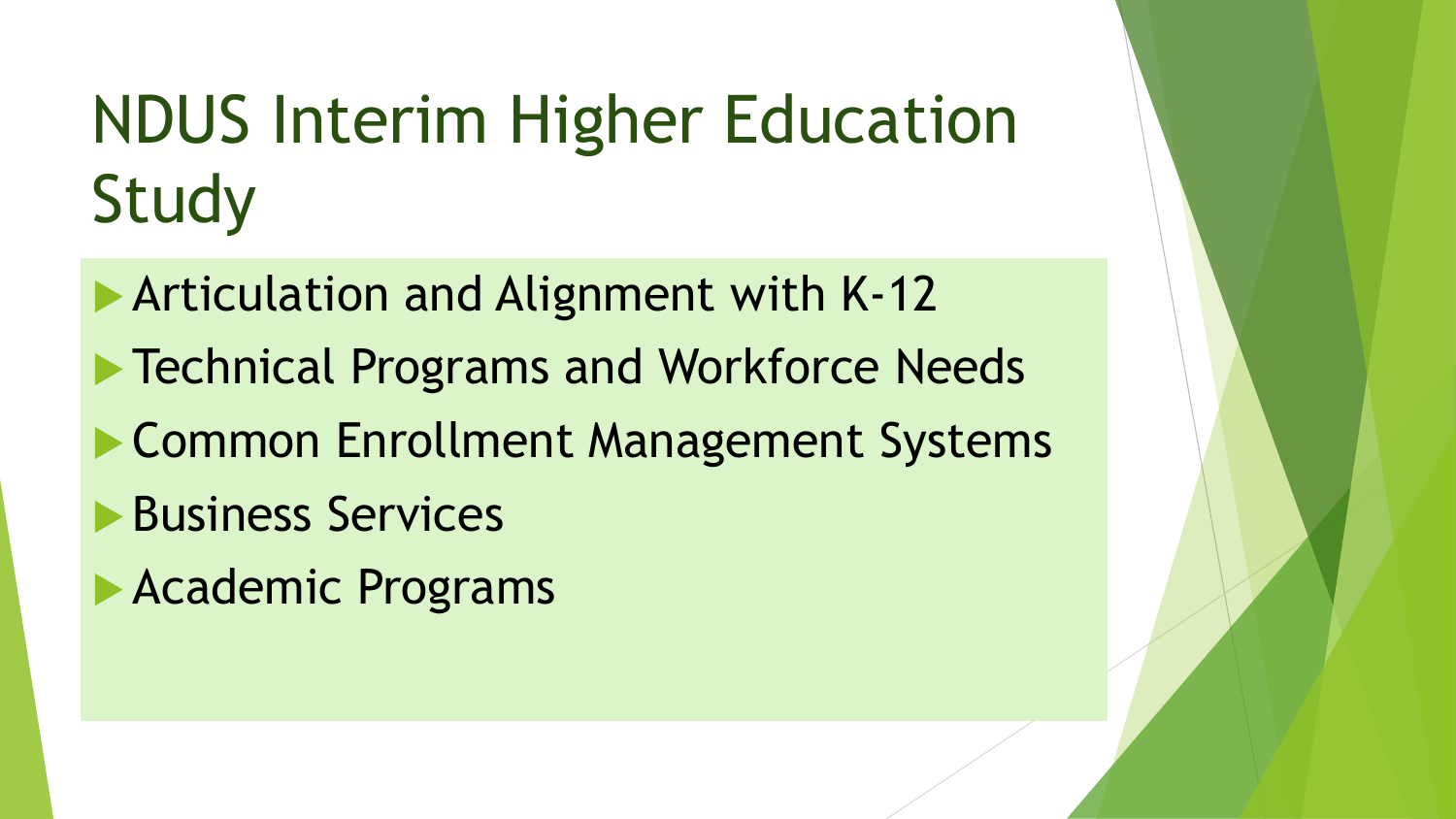What does this mean for DCB? **The BIG Goal – Student Success and Completion**  It is a Matter of Degrees (and certificates and diplomas)!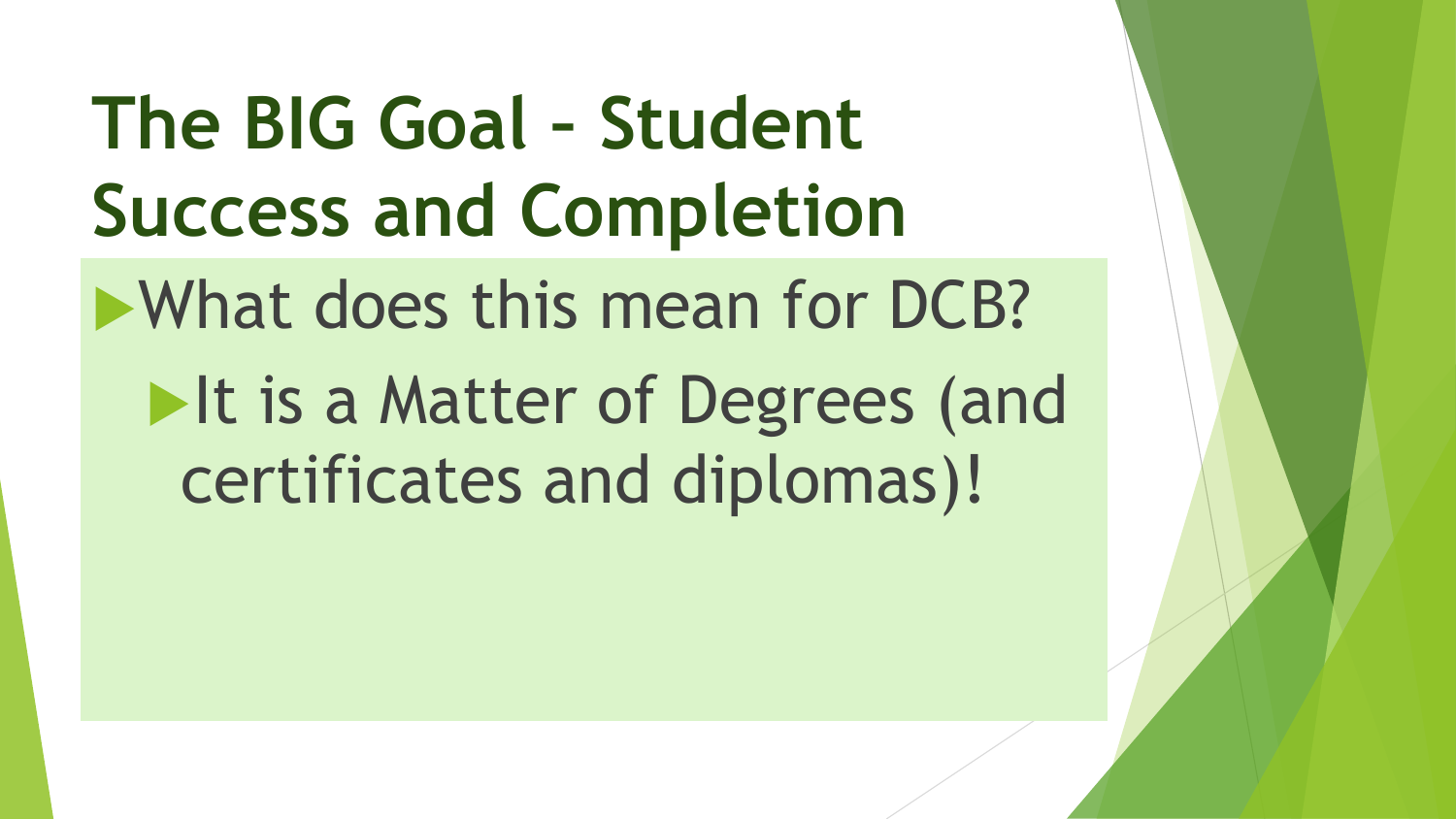### **Retention/Completion Efforts at DCB**

- Maintain and enhance use of Starfish
- Implement PAR
- ▶ DCB will increase its fall-to-fall retention rate by 2.5% for the fall of 2017, by 5% for the fall of 2019, and by 7.5% for the fall of 2021, all when compared to the fall of 2016
- 5%, and its 2021-2022 rate by 7.5%, all when compared to the 2015-2016 DCB will increase its 2016-2017 graduation rate by 2.5%, its 2019-2020 rate by graduation rate
- $\triangleright$  Maximize services provided by TRIO
- Continue activities identified in HLC Persistence and Completion Academy
- Use DCB Retention Committee as a vehicle for advising and coordinating all college retention efforts

### RTGl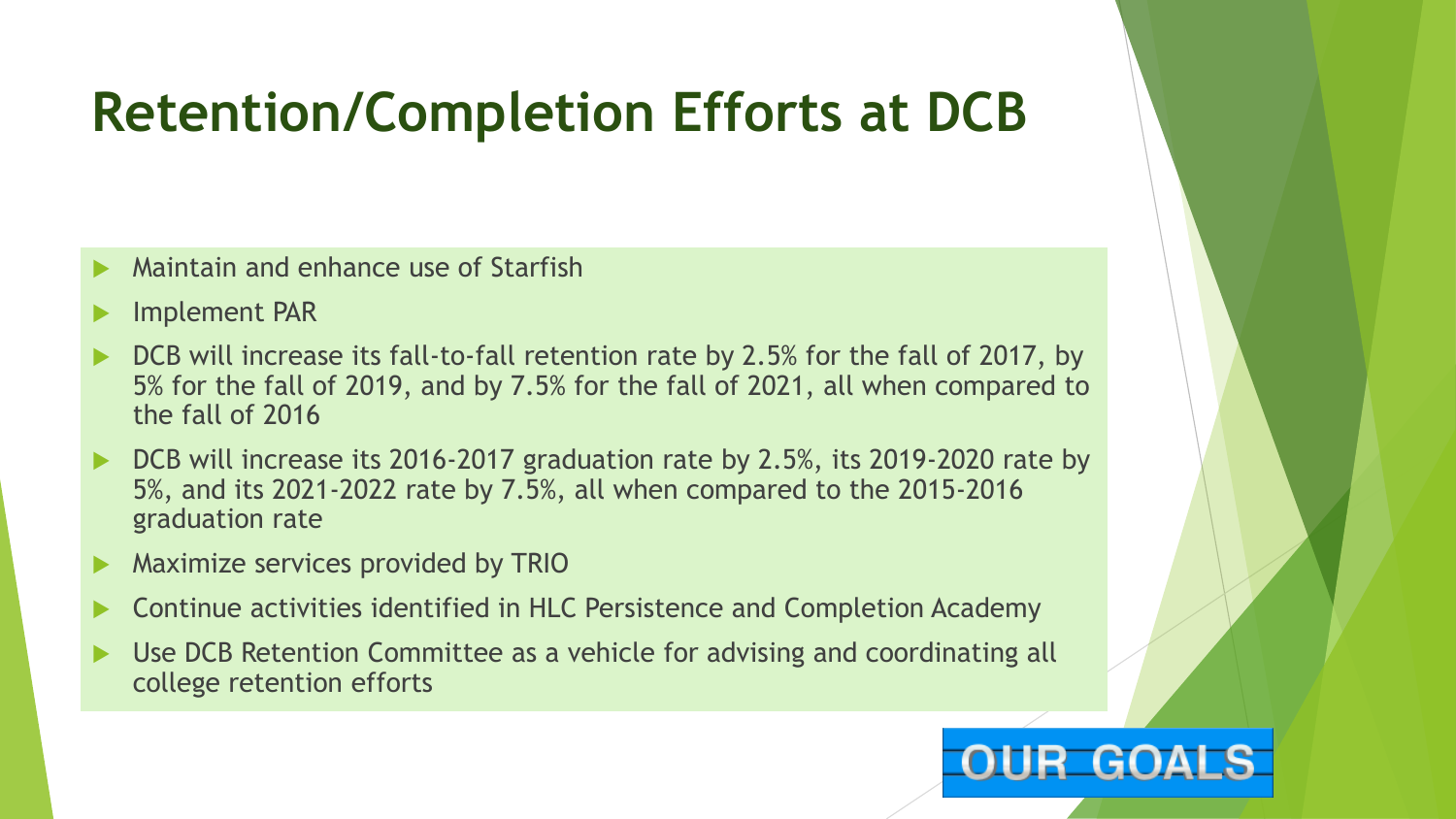## % Full-time Students

|              | 2006 | 2007 | 2008       | 2009       | 2010 | 2011       | 2012       | 2013 | 2014       | 2015 |
|--------------|------|------|------------|------------|------|------------|------------|------|------------|------|
| Year         |      |      |            |            |      |            |            |      |            |      |
| <b>BSC</b>   | 70%  | 72%  | 68%        | 71%        | 67%  | 45%        | 44%        | 48%  | 49%        | 47%  |
| <b>DCB</b>   | 28%  | 68%  | <b>34%</b> | <b>30%</b> | 34%  | <b>37%</b> | <b>35%</b> | 42%  | <b>39%</b> | 41%  |
| <b>LRSC</b>  | 19%  | 18%  | 18%        | 58%        | 18%  | 14%        | 19%        | 17%  | 17%        | 18%  |
| <b>NDSCS</b> | 75%  | 27%  | 73%        | 77%        | 32%  | 75%        | 49%        | 43%  | 44%        | 41%  |
| <b>WSC</b>   | 63%  | 31%  | 36%        | 30%        | 30%  | 28%        | 38%        | 27%  | 31%        | 50%  |
| <b>DSU</b>   | 93%  | 34%  | n/a        | 44%        | 49%  | n/a        | 37%        | 40%  | 34%        | 42%  |
| <b>MASU</b>  | 53%  | 45%  | 56%        | 31%        | 29%  | 35%        | 34%        | 29%  | 34%        | 28%  |
| <b>MISU</b>  | 96%  | 19%  | 57%        | 39%        | 40%  | 40%        | 33%        | 33%  | 31%        | 34%  |
| <b>VCSU</b>  | 76%  | 77%  | 71%        | 67%        | 57%  | 44%        | 47%        | 37%  | 42%        | 39%  |
| <b>NDSU</b>  | 66%  | 73%  | 73%        | 71%        | 71%  | 74%        | 73%        | 75%  | 72%        | 74%  |
| <b>UND</b>   | 71%  | 73%  | 71%        | 64%        | 63%  | 61%        | 64%        | 59%  | 61%        | 62%  |
| <b>NDUS</b>  | 65%  | 49%  | 67%        | 60%        | 52%  | 53%        | 52%        | 51%  | 51%        | 52%  |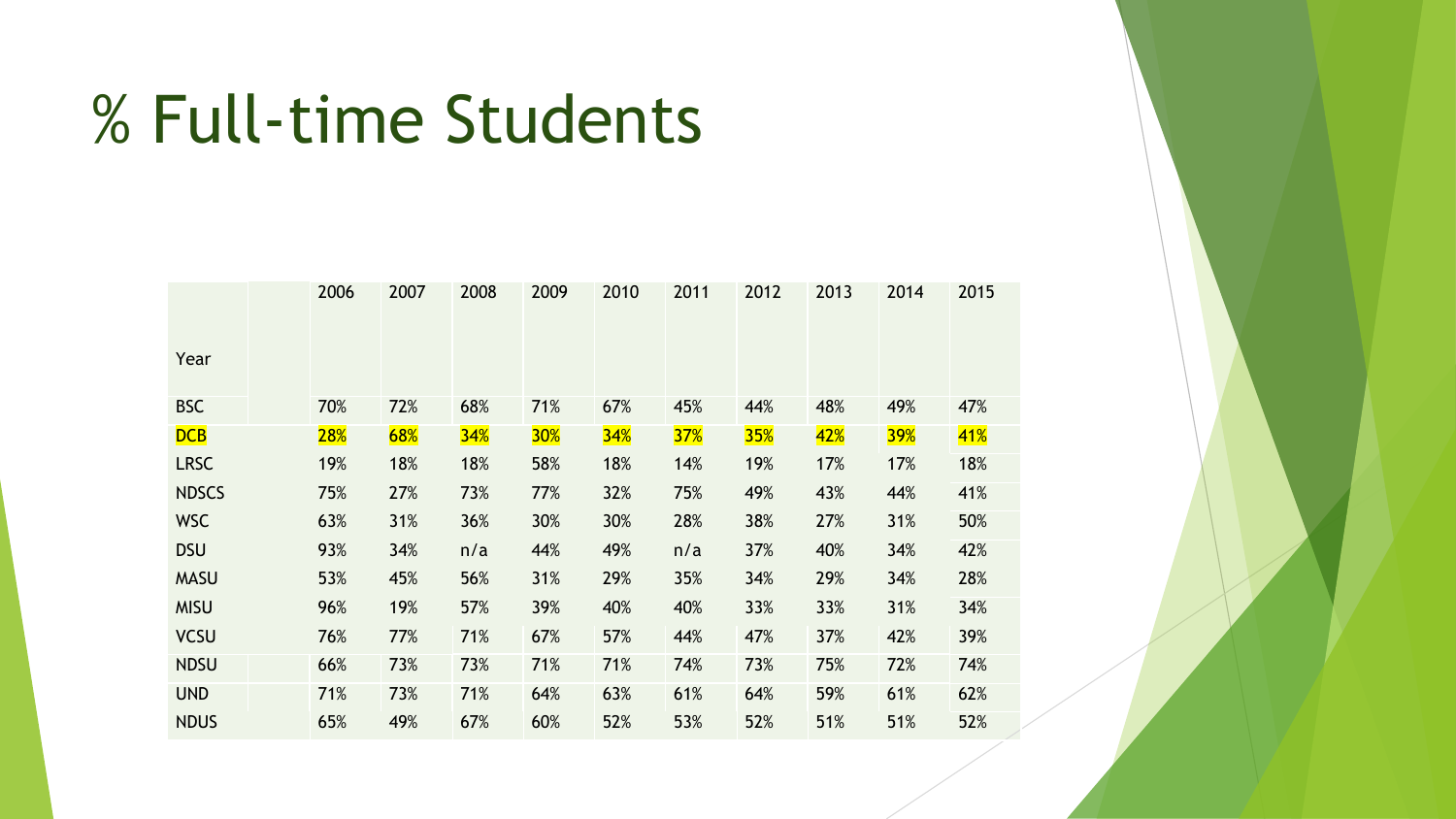## IPEDS Retention Rates (NDUS)

IPEDS Retention for First Year to Second Year Students (Unofficial)

 $80\%$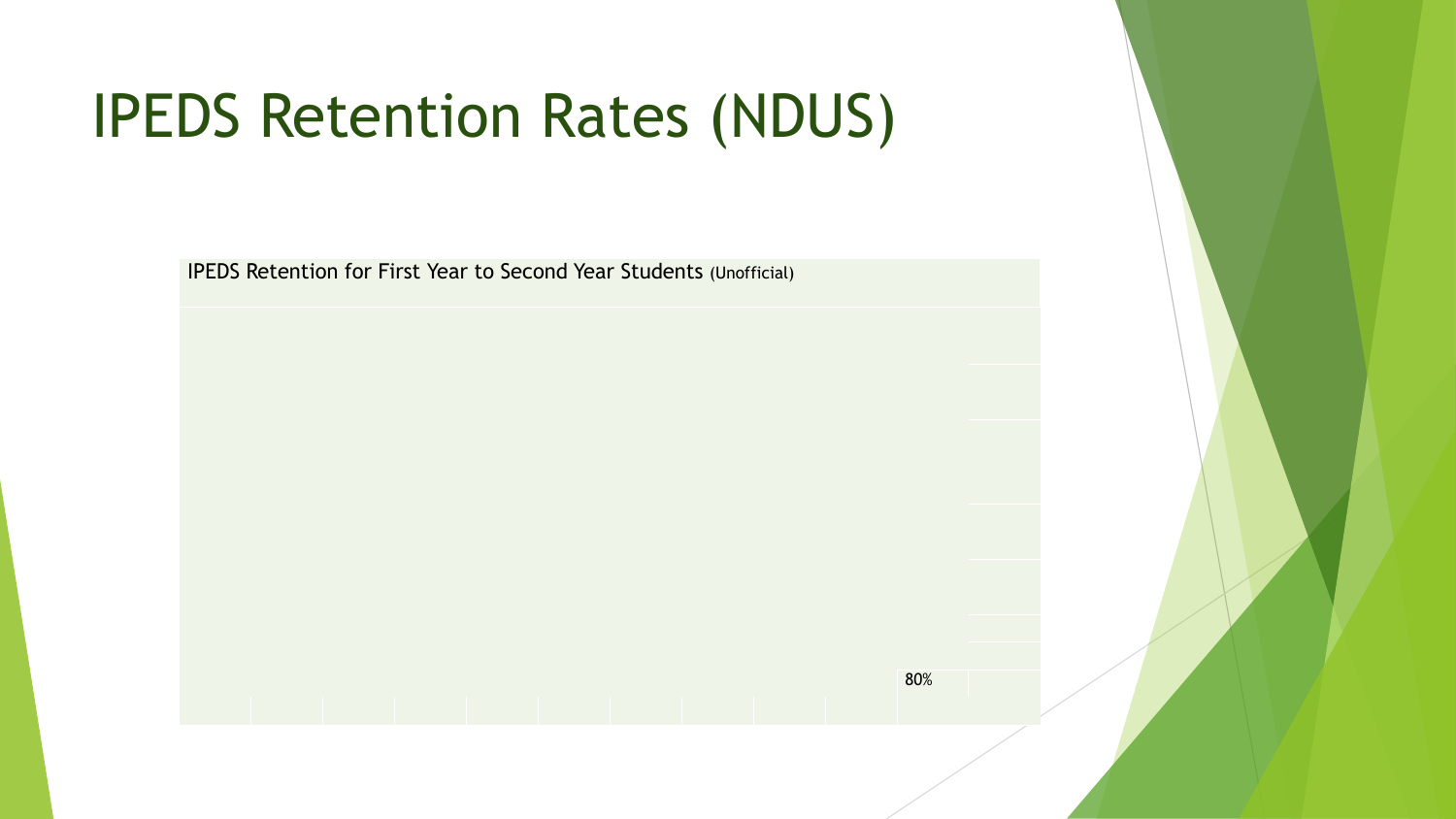## IPEDS Graduation Rates

IPEDS 100% - Graduation within 2 years for Two-year Campuses and 4 years for Four-Year Campuses (Unofficial)

| Rate<br>Year | 2005 | 2006 | 2007 | 2008       | 2009       | 2010       | 2011       | 2012       | 2013       | 2014 | 2015 |
|--------------|------|------|------|------------|------------|------------|------------|------------|------------|------|------|
| <b>BSC</b>   | n/a  | n/a  | n/a  | n/a        | n/a        | n/a        | n/a        | 36%        | 33%        | 33%  | 31%  |
| DCB          | n/a  | n/a  | n/a  | <b>28%</b> | <b>30%</b> | <b>37%</b> | <b>26%</b> | <b>24%</b> | <b>29%</b> | 24%  | 17%  |
| <b>LRSC</b>  | n/a  | n/a  | n/a  | 25%        | 34%        | 31%        | 45%        | 52%        | 38%        | 29%  | 16%  |
| <b>NDSCS</b> | n/a  | n/a  | n/a  | 33%        | 34%        | n/a        | 33%        | 43%        | 41%        | 38%  | 30%  |
| <b>WSC</b>   | n/a  | n/a  | n/a  | 28%        | 25%        | 32%        | 30%        | 31%        | 26%        | 33%  | 35%  |
| <b>DSU</b>   | 12%  | 11%  | 11%  | 9%         | 11%        | 12%        | 26%        | 17%        | 15%        | 11%  | 15%  |
| <b>MASU</b>  | 31%  | 15%  | 15%  | 26%        | 22%        | 17%        | 20%        | 21%        | 21%        | 19%  | 21%  |
| <b>MISU</b>  | 9%   | 13%  | 11%  | 13%        | 16%        | 17%        | 15%        | 13%        | 14%        | 14%  | 14%  |
| <b>VCSU</b>  | 24%  | 21%  | 29%  | 30%        | 23%        | 23%        | 23%        | 25%        | 23%        | 23%  | 23%  |
| <b>NDSU</b>  | 20%  | 18%  | 14%  | 19%        | 22%        | 23%        | 23%        | 24%        | 26%        | 25%  | 26%  |
| <b>UND</b>   | 23%  | 22%  | 22%  | 22%        | 23%        | 21%        | 23%        | 23%        | 24%        | 23%  | 24%  |
| <b>NDUS</b>  | 20%  | 18%  | 18%  | 22%        | 23%        | 22%        | 24%        | 25%        | 26%        | 25%  | 25%  |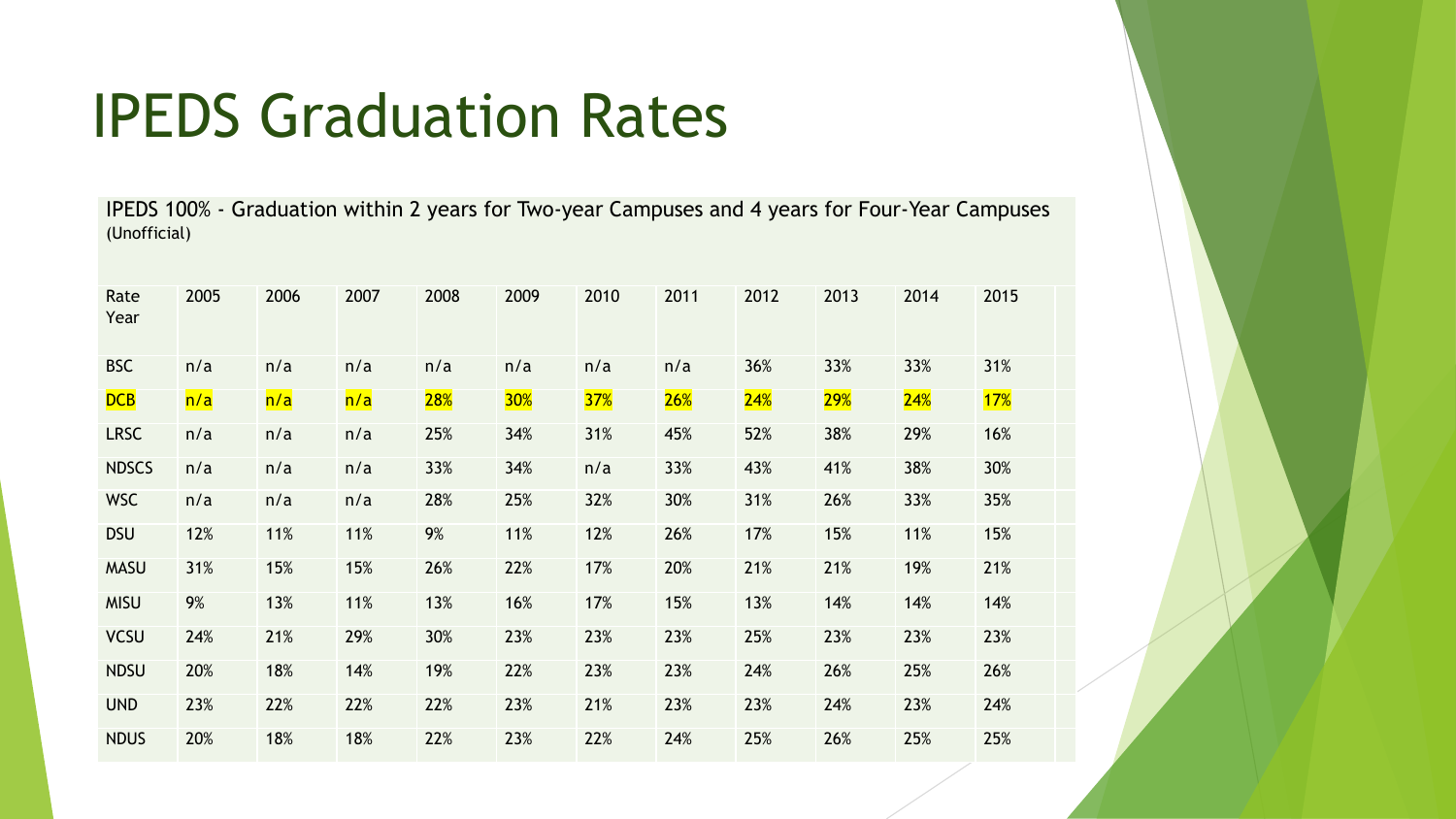### IPEDS 150% - Graduation within 3 years for Two-Year Campuses

 IPEDS 150% - Graduation within 3 years for Two-Year Campuses and 6 years for Four-Year Campuses (Unofficial) **Rate 2005 2006 2007 2008 2009 2010 2011 2012 2013 2014 2015 Year**  BSC 35% 34% 32% 35% 34% 39% 40% 41% 41% 42% 46% DCB 28% 30% 30% 34% 38% 32% 37% 36% 28% 24% 28% LRSC 27% 30% 32% 35% 39% 45% 52% 40% 40% 41% 37% NDSCS 38% 39% 42% 41% 42% 42% 52% 51% 47% 39% 43% WSC 37% 38% 36% 30% 38% 36% 40% 35% 37% 35% 41% DSU 30% 33% 37% 36% 31% 42% 41% 38% 39% 35% 32% MASU 43% 32% 31% 40% 38% 30% 26% 39% 36% 42% 25% MISU 29% 27% 31% 30% 34% 39% 33% 33% 37% 40% 43% VCSU 43% 39% 51% 47% 43% 40% 42% 41% 46% 48% 41% NDSU 54% 50% 47% 47% 52% 51% 54% 53% 53% 56% UND 56% 53% 54% 54% 54% 51% 54% 54% 55% 56% NDUS 45% 43% 44% 44% 46% 46% 49% 48% 48% 54% 53% 49% 48%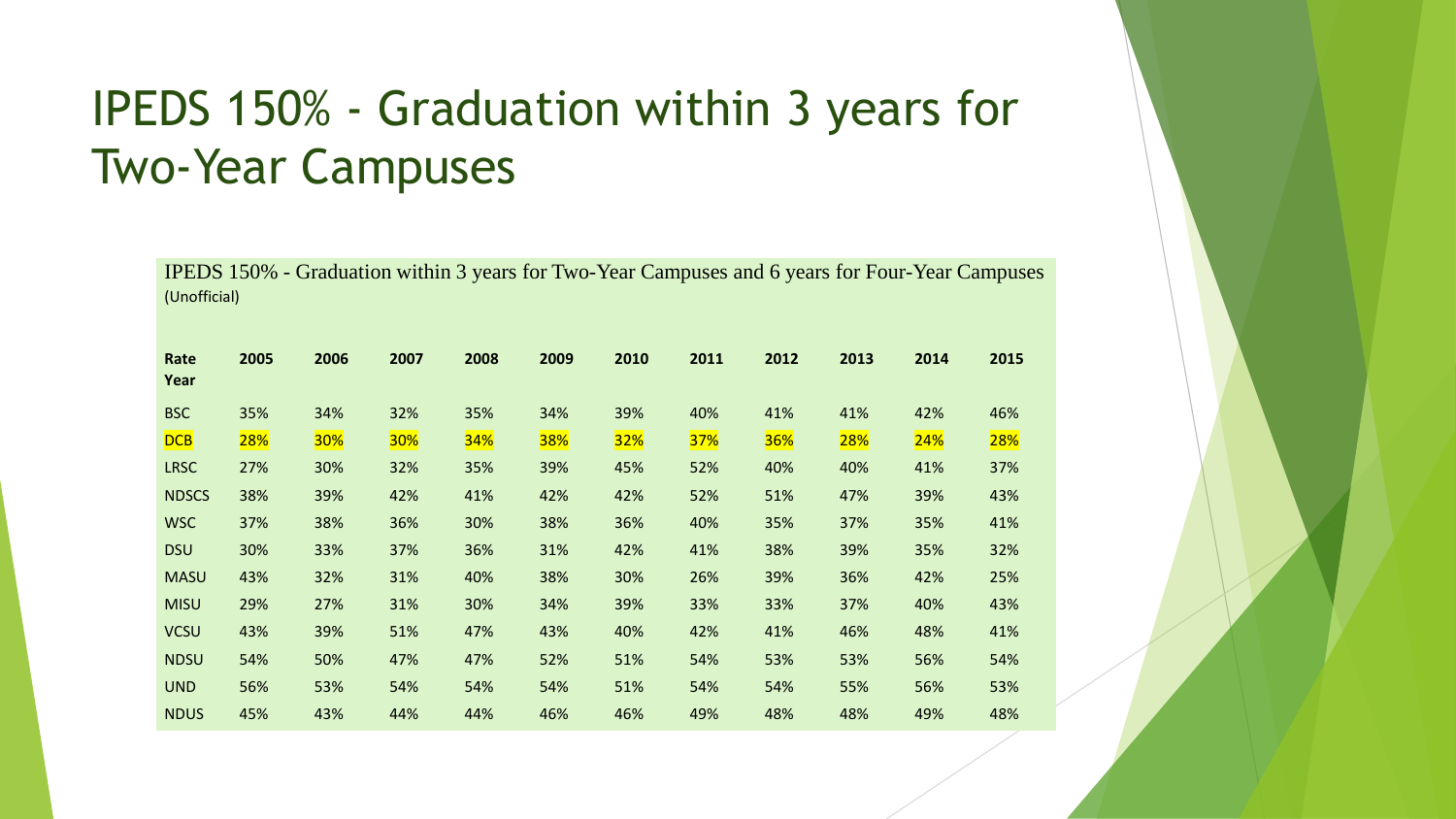# **Ongoing DCB Initiatives**

**Increase CTE Program Enrollment Minot CTE** Student/Dining Center Project **Accreditation Preparation** 

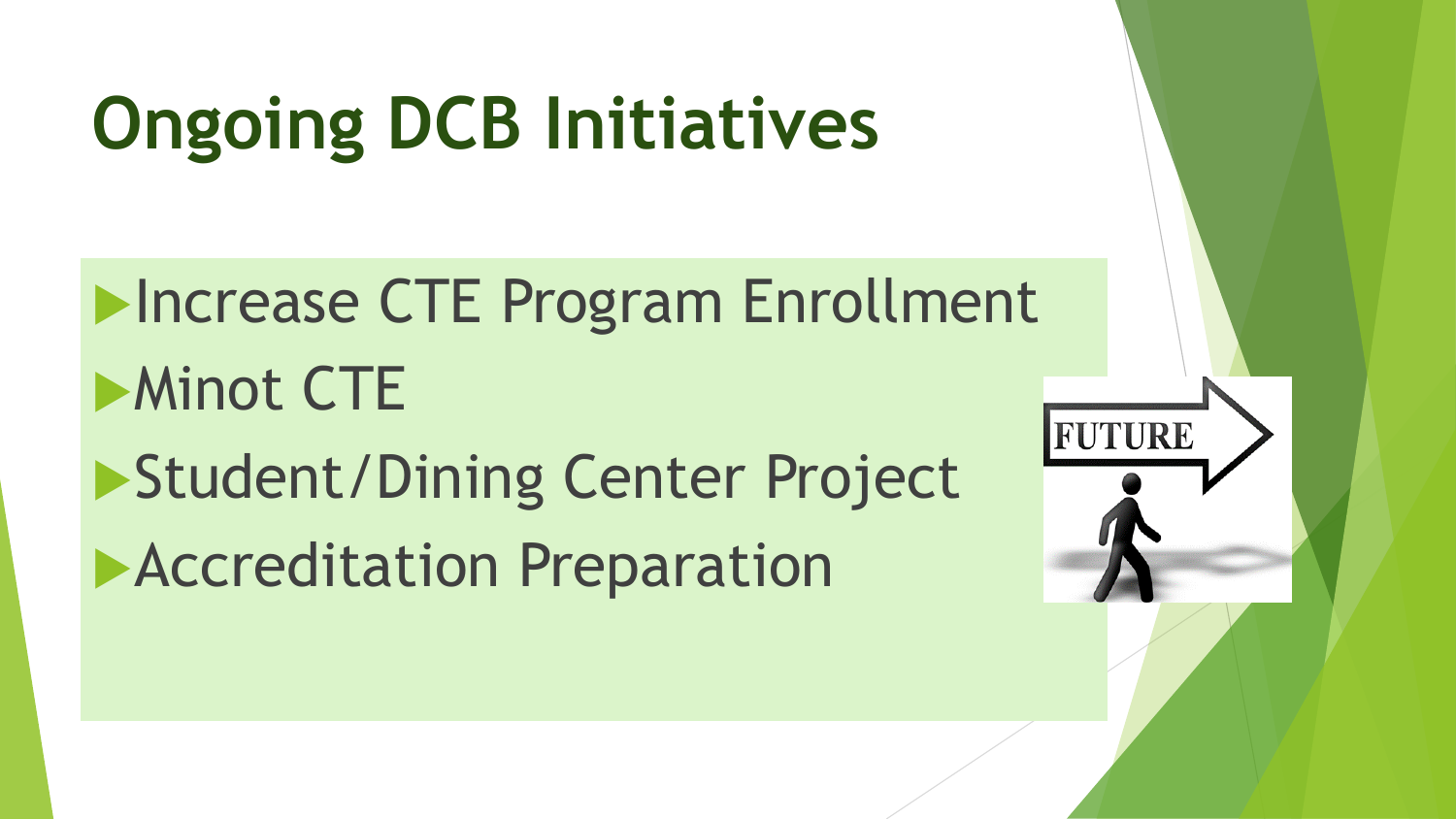## **New Policies**

**Tuition Waiver for Spouses/Dependents Community Fitness Pass**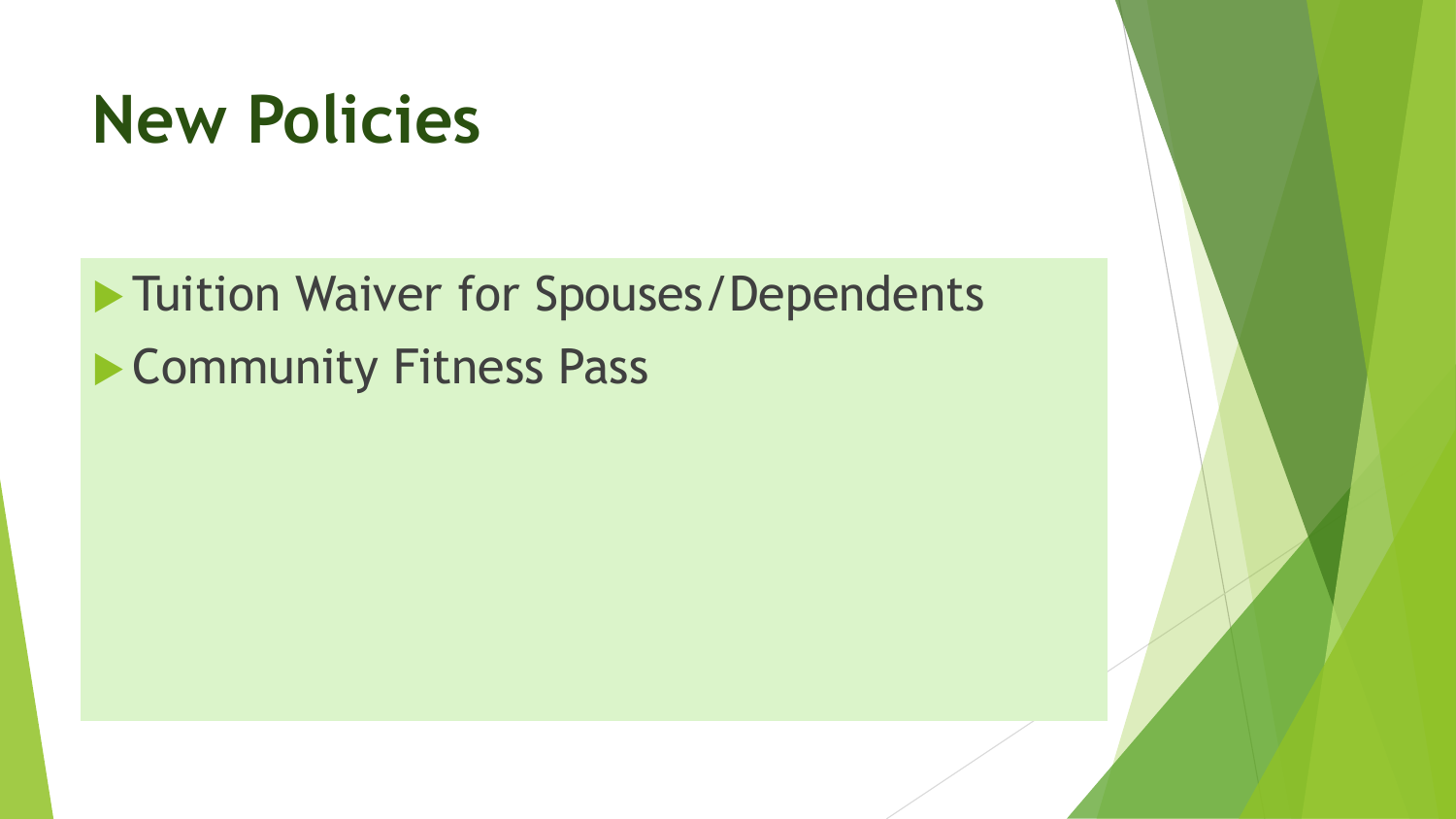# **Fund-Raising**

Potential Capital Campaign **Importance of campus support for** Foundation